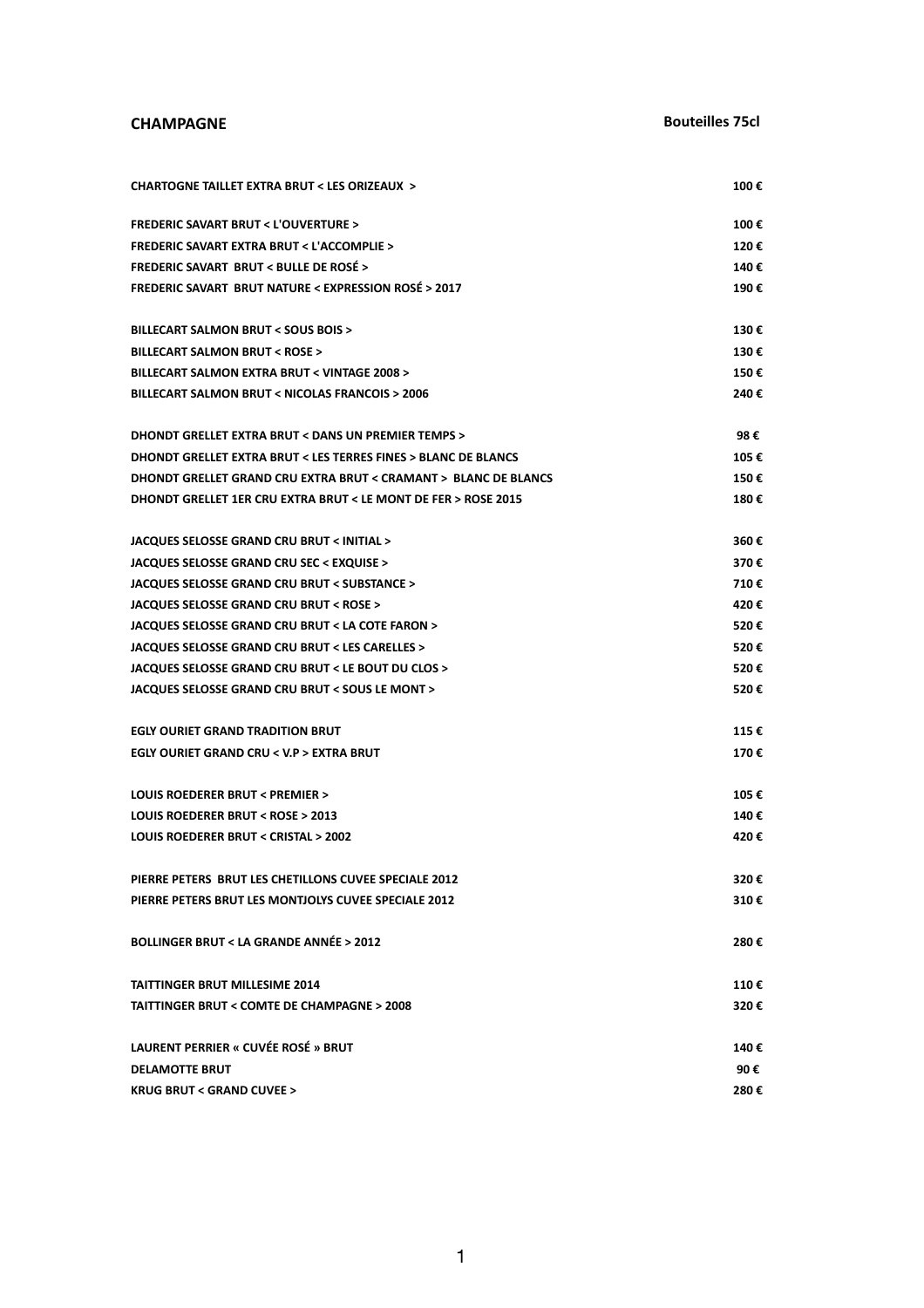# **VINS BLANCS**

#### **BOURGOGNE**

| <b>MACON VERGISSON &lt; SUR LA ROCHE &gt; 2020 - SAUMAIZE MICHELIN</b>             | 60 € |
|------------------------------------------------------------------------------------|------|
| SAINT VERAN < LES CRECHES > 2020 - SAUMAIZE MICHELIN                               | 65€  |
| POUILLY FUISSÉ 1ER CRU « SUR LA ROCHE » 2020 - SAUMAIZE MICHELIN                   | 68€  |
|                                                                                    |      |
| MÂCON-BUSSIÈRES « LE MONSARD » 2020 - LES HERITIERS DU COMTE LAFON                 | 60€  |
| <b>POUILLY FUISSE « EN CHATENAY » 2020 - LES HERITIERS DU COMTE LAFON</b>          | 75€  |
| SAINT VERAN 2020 - LES HERITIERS DU COMTE LAFON                                    | 65€  |
| VIRÉ CLESSÉ 2020 - LES HERITIERS DU COMTE LAFON                                    | 65€  |
| <b>BOURGOGNE HAUTES COTES DE NUITS « Clos Saint Philibert » 2018 - MEO CAMUZET</b> | 78 € |
| <b>BOUZERON ALIGOTE 2014 - A ET P DE VILLAINE</b>                                  | 70 € |
| <b>CHABLIS 1ER CRU &lt; VAILLONS &gt; 2018 - DAUVISSAT</b>                         | 120€ |
| <b>CHABLIS 1ER CRU &lt; LA FOREST &gt; 2018 - DAUVISSAT</b>                        | 120€ |
| <b>CHABLIS 2019 - PATTE LOUP</b>                                                   | 70€  |
| <b>CHABLIS 1ER CRU &lt; BUTTEAUX &gt; 2017 - PATTE LOUP</b>                        | 100€ |
| CHABLIS 1ER CRU < BEAUREGARD 2018 - PATTE LOUP                                     | 100€ |
|                                                                                    |      |
| SAINT AUBIN 2019 - SYLVAIN LANGOUREAU                                              | 60€  |
| SAINT AUBIN 1ER CRU < EN REMILLY > 2020 - SYLVAIN LANGOUREAU                       | 75€  |
| CHASSAGNE MONTRACHET 1ER CRU < LES CHENEVOTTES > 2017 - PHILLIPE COLIN             | 105€ |
| CHASSAGNE MONTRACHET 1ER CRU < LES CHAMPS GAIN > 2016 - MARC COLIN                 | 140€ |
|                                                                                    |      |
| CHASSAGNE MONTRACHET 1ER CRU < LA BOUDRIOTTE > 2016 - RAMONET                      | 180€ |
|                                                                                    |      |
| <b>CHASSAGNE MONTRACHET &lt; LES MAZURES &gt; 2018 - PAUL PILLOT</b>               | 100€ |
| CHASSAGNE MONTRACHET 1ER CRU < CLOS SAINT JEAN > 2017 - PAUL PILLOT                | 150€ |
| <b>CHASSAGNE MONTRACHET &lt; LES PERCLOS &gt; 2017 - EUGENIE</b>                   | 130€ |
|                                                                                    |      |
| AUXEY DURESSES « LE HOZ » 2020 - AGNES PAQUET                                      | 80€  |
| MARANGES 1ER CRU < LA FUISSIERE > 2018 - BACHELET MONNOT                           | 70€  |
| <b>CHASSAGNE MONTRACHET 2018 - BACHELET-MONNOT</b>                                 | 95 € |
| <b>BOURGOGNE 2018 - VINCENT DANCER</b>                                             | 65 € |
| CHASSAGNE MONTRACHET 1ER CRU < MORGEOT > 2017 - VINCENT DANCER                     | 140€ |
| CHASSAGNE MONTRACHET 1ER CRU < TETE DU CLOS > 2018 - VINCENT DANCER                | 150€ |
| MEURSAULT < LES CORBINS > 2018 - VINCENT DANCER                                    | 140€ |
| <b>MEURSAULT &lt; LES GRANDS CHARRONS &gt; 2018 - VINCENT DANCET</b>               | 160€ |
|                                                                                    |      |
| <b>BOURGOGNE ALIGOTE 2018 - PIERRE YVES COLIN MOREY</b>                            | 65 € |
| CHASSAGNE MONTRACHET 1ER CRU < LES CAILLERETS > 2018 - CAROLINE MOREY              | 140€ |
| <b>MEURSAULT 2018 - PIERRE MOREY</b>                                               | 115€ |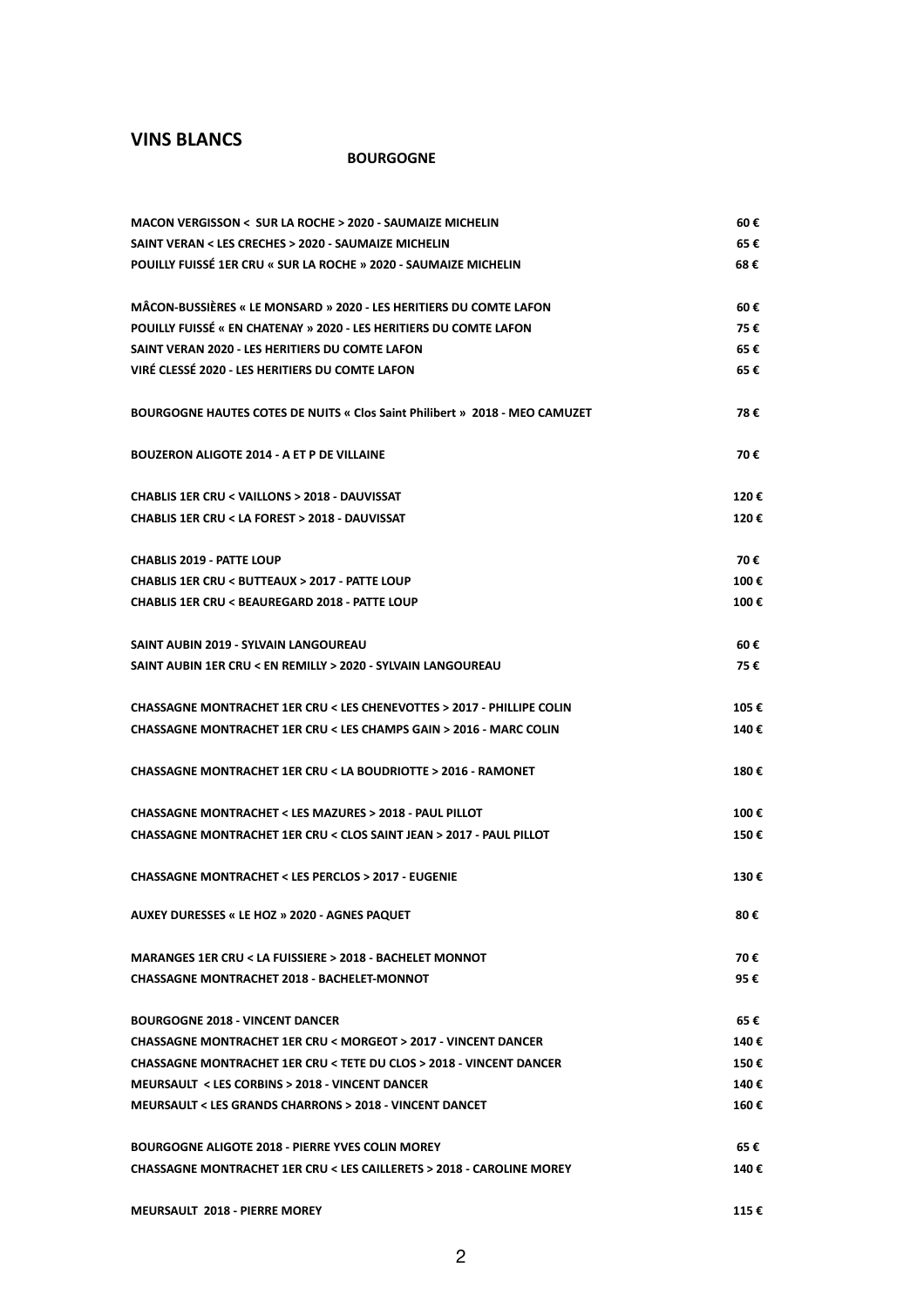| MEURSAULT 1ER CRU < LES PERRIERES > 2015 - PIERRE MOREY<br>220€<br>90€<br><b>MEURSAULT &lt; SOUS LA VELLE &gt; 2019 - MICHELOT</b><br>MEURSAULT < LES NARVAUX > 2019 - MICHELOT<br>140€<br>MEURSAULT 1ER CRU < LES CHARMES > 2014 - MICHELOT<br>160€<br>MEURSAULT < CLOS DE LA BARRE > 2017 - COMTES LAFON<br>190€<br>MEURSAULT < DESIREE > 2017 - COMTES LAFON<br>190€<br><b>MEURSAULT 1ER CRU &lt; LES CHARMES &gt; 2016 - COMTES LAFON</b><br>340€<br>105€<br><b>MOREY SAINT DENIS 2018 - DUJAC</b><br>NUITS SAINT GEORGES 1ER CRU < LES TERRES BLANCHES > 2018 - PATRICE RION<br>115€<br>NUITS SAINT GEORGES 1ER CRU < CLOS DE LA MARECHALE > 2017 - J.F MUGNIER<br>210€<br>PULIGNY MONTRACHET < LES CHARMES > 2019 - ALAIN CHAVY<br>95€<br>PULIGNY MONTRACHET 1ER CRU < LES CLAVOILLONS > 2017 - ALAIN CHAVY<br>115€<br>PULIGNY MONTRACHET 1ER CRU < LES FOLATIERES > 2017 - ALAIN CHAVY<br>115€<br>PULIGNY MONTRACHET 1ER CRU < LES PUCELLES > 2017 - ALAIN CHAVY<br>130€<br>105€<br>PULIGNY MONTRACHET 2017 - JACQUES CARILLON |
|---------------------------------------------------------------------------------------------------------------------------------------------------------------------------------------------------------------------------------------------------------------------------------------------------------------------------------------------------------------------------------------------------------------------------------------------------------------------------------------------------------------------------------------------------------------------------------------------------------------------------------------------------------------------------------------------------------------------------------------------------------------------------------------------------------------------------------------------------------------------------------------------------------------------------------------------------------------------------------------------------------------------------------------|
|                                                                                                                                                                                                                                                                                                                                                                                                                                                                                                                                                                                                                                                                                                                                                                                                                                                                                                                                                                                                                                       |
|                                                                                                                                                                                                                                                                                                                                                                                                                                                                                                                                                                                                                                                                                                                                                                                                                                                                                                                                                                                                                                       |
|                                                                                                                                                                                                                                                                                                                                                                                                                                                                                                                                                                                                                                                                                                                                                                                                                                                                                                                                                                                                                                       |
|                                                                                                                                                                                                                                                                                                                                                                                                                                                                                                                                                                                                                                                                                                                                                                                                                                                                                                                                                                                                                                       |
|                                                                                                                                                                                                                                                                                                                                                                                                                                                                                                                                                                                                                                                                                                                                                                                                                                                                                                                                                                                                                                       |
|                                                                                                                                                                                                                                                                                                                                                                                                                                                                                                                                                                                                                                                                                                                                                                                                                                                                                                                                                                                                                                       |
|                                                                                                                                                                                                                                                                                                                                                                                                                                                                                                                                                                                                                                                                                                                                                                                                                                                                                                                                                                                                                                       |
|                                                                                                                                                                                                                                                                                                                                                                                                                                                                                                                                                                                                                                                                                                                                                                                                                                                                                                                                                                                                                                       |
|                                                                                                                                                                                                                                                                                                                                                                                                                                                                                                                                                                                                                                                                                                                                                                                                                                                                                                                                                                                                                                       |
|                                                                                                                                                                                                                                                                                                                                                                                                                                                                                                                                                                                                                                                                                                                                                                                                                                                                                                                                                                                                                                       |
|                                                                                                                                                                                                                                                                                                                                                                                                                                                                                                                                                                                                                                                                                                                                                                                                                                                                                                                                                                                                                                       |
|                                                                                                                                                                                                                                                                                                                                                                                                                                                                                                                                                                                                                                                                                                                                                                                                                                                                                                                                                                                                                                       |
|                                                                                                                                                                                                                                                                                                                                                                                                                                                                                                                                                                                                                                                                                                                                                                                                                                                                                                                                                                                                                                       |
|                                                                                                                                                                                                                                                                                                                                                                                                                                                                                                                                                                                                                                                                                                                                                                                                                                                                                                                                                                                                                                       |
|                                                                                                                                                                                                                                                                                                                                                                                                                                                                                                                                                                                                                                                                                                                                                                                                                                                                                                                                                                                                                                       |
|                                                                                                                                                                                                                                                                                                                                                                                                                                                                                                                                                                                                                                                                                                                                                                                                                                                                                                                                                                                                                                       |
|                                                                                                                                                                                                                                                                                                                                                                                                                                                                                                                                                                                                                                                                                                                                                                                                                                                                                                                                                                                                                                       |
|                                                                                                                                                                                                                                                                                                                                                                                                                                                                                                                                                                                                                                                                                                                                                                                                                                                                                                                                                                                                                                       |
|                                                                                                                                                                                                                                                                                                                                                                                                                                                                                                                                                                                                                                                                                                                                                                                                                                                                                                                                                                                                                                       |
|                                                                                                                                                                                                                                                                                                                                                                                                                                                                                                                                                                                                                                                                                                                                                                                                                                                                                                                                                                                                                                       |
|                                                                                                                                                                                                                                                                                                                                                                                                                                                                                                                                                                                                                                                                                                                                                                                                                                                                                                                                                                                                                                       |
|                                                                                                                                                                                                                                                                                                                                                                                                                                                                                                                                                                                                                                                                                                                                                                                                                                                                                                                                                                                                                                       |
|                                                                                                                                                                                                                                                                                                                                                                                                                                                                                                                                                                                                                                                                                                                                                                                                                                                                                                                                                                                                                                       |
| 68€<br><b>BOURGOGNE 2017 - ETIENNE SAUZET</b>                                                                                                                                                                                                                                                                                                                                                                                                                                                                                                                                                                                                                                                                                                                                                                                                                                                                                                                                                                                         |
| PULIGNY MONTRACHET 2018 - ETIENNE SAUZET<br>120€                                                                                                                                                                                                                                                                                                                                                                                                                                                                                                                                                                                                                                                                                                                                                                                                                                                                                                                                                                                      |
| 145€<br>PULIGNY MONTRACHET 1ER CRU < HAMEAU DE BLAGNY > 2013 - ETIENNE SAUZET                                                                                                                                                                                                                                                                                                                                                                                                                                                                                                                                                                                                                                                                                                                                                                                                                                                                                                                                                         |
| PULIGNY MONTRACHET 1ER CRU < LES PERRIERES > 2017 - ETIENNE SAUZET<br>220€                                                                                                                                                                                                                                                                                                                                                                                                                                                                                                                                                                                                                                                                                                                                                                                                                                                                                                                                                            |
|                                                                                                                                                                                                                                                                                                                                                                                                                                                                                                                                                                                                                                                                                                                                                                                                                                                                                                                                                                                                                                       |
| 68€<br><b>BOURGOGNE CHARDONNAY 2016 - BENOIT ENTE</b>                                                                                                                                                                                                                                                                                                                                                                                                                                                                                                                                                                                                                                                                                                                                                                                                                                                                                                                                                                                 |
| <b>BOURGOGNE ALIGOTE 2017 - BENOIT ENTE</b><br>60€                                                                                                                                                                                                                                                                                                                                                                                                                                                                                                                                                                                                                                                                                                                                                                                                                                                                                                                                                                                    |
|                                                                                                                                                                                                                                                                                                                                                                                                                                                                                                                                                                                                                                                                                                                                                                                                                                                                                                                                                                                                                                       |
| MEURSAULT < LES NARVAUX > 2013 - AUVENAY<br>3 000€                                                                                                                                                                                                                                                                                                                                                                                                                                                                                                                                                                                                                                                                                                                                                                                                                                                                                                                                                                                    |
|                                                                                                                                                                                                                                                                                                                                                                                                                                                                                                                                                                                                                                                                                                                                                                                                                                                                                                                                                                                                                                       |
| <b>BOURGOGNE 2016 - LEFLAIVE</b><br>90€                                                                                                                                                                                                                                                                                                                                                                                                                                                                                                                                                                                                                                                                                                                                                                                                                                                                                                                                                                                               |
| <b>BOURGOGNE 2017 - LEFLAIVE</b><br>90€                                                                                                                                                                                                                                                                                                                                                                                                                                                                                                                                                                                                                                                                                                                                                                                                                                                                                                                                                                                               |
| <b>PULIGNY MONTRACHET 2017 - LEFLAIVE</b><br>160€                                                                                                                                                                                                                                                                                                                                                                                                                                                                                                                                                                                                                                                                                                                                                                                                                                                                                                                                                                                     |
| PULIGNY MONTRACHET 1ER CRU < LES COMBETTES > 2017 - LEFLAIVE<br>270€                                                                                                                                                                                                                                                                                                                                                                                                                                                                                                                                                                                                                                                                                                                                                                                                                                                                                                                                                                  |
| PULIGNY MONTRACHET 1ER CRU < LES PUCELLES > 2018 - LEFLAIVE<br>450€                                                                                                                                                                                                                                                                                                                                                                                                                                                                                                                                                                                                                                                                                                                                                                                                                                                                                                                                                                   |
| MEURSAULT 1ER CRU < SOUS LE DOS D'ANE > 2017 - LEFLAIVE<br>230€                                                                                                                                                                                                                                                                                                                                                                                                                                                                                                                                                                                                                                                                                                                                                                                                                                                                                                                                                                       |

#### **BOURGOGNE BLANC GRAND CRU**

| <b>CORTON CHARLEMAGNE GRAND CRU 2014 - RAPET</b>      | 200 €   |
|-------------------------------------------------------|---------|
| <b>BATARD MONTRACHET GRAND CRU 2016 - LEFLAIVE</b>    | 650 €   |
| <b>BATARD MONTRACHET GRAND CRU 2015 - LEFLAIVE</b>    | 620€    |
| <b>CHEVALIER MONTRACHET GRAND CRU 2017 - LEFLAIVE</b> | 880€    |
| <b>CHEVALIER MONTRACHET GRAND CRU 2016 - LEFLAIVE</b> | 780 €   |
| <b>MONTRACHET GRAND CRU 2015 - COMTES LAFON</b>       | 1 850 € |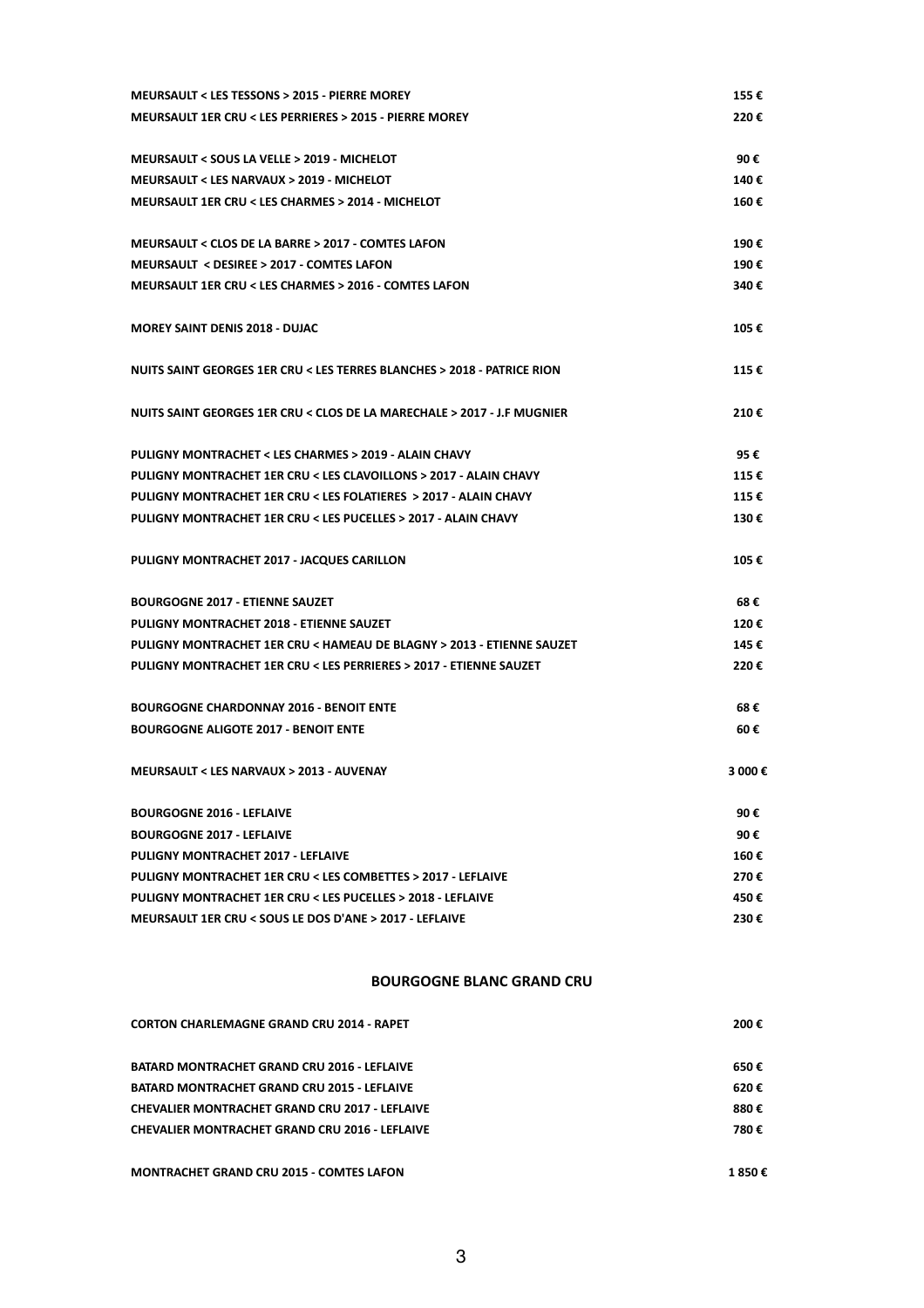# **PROVENCE / LANGUEDOC / SUD OUEST**

| <b>PALETTE 2017 - CHATEAU SIMONE</b>                                 | 85€  |
|----------------------------------------------------------------------|------|
| <b>PALETTE ROSE 2019 - CHATEAU SIMONE</b>                            | 72 € |
| VDF DES BOUCHES DU RHONE < LE GRAND BLANC > 2016 - REVELETTE         | 75 € |
|                                                                      |      |
| <b>COTEAUX DU LANGUEDOC &lt; MANON &gt; 2018 - CLOS MARIE</b>        | 62€  |
|                                                                      |      |
| <b>JURANCON SEC « LES JARDINS DE BABYLONES » 2016 - D. DAGUENEAU</b> | 80€  |

## **JURA / SAVOIE**

| VDF < PAMINA > 2016 - L'OCTAVIN                                    | 70€  |
|--------------------------------------------------------------------|------|
| COTES DU JURA SAVAGNIN < ANTIDE > 2015 - J.F GANEVAT               | 150€ |
| COTES DU JURA CHARDONNAY < FLORINE > 2016 - J.F GANEVAT            | 85€  |
| COTES DU JURA CHARDONNAY < LES CEDRES > 2016 - ANNE ET J.F GANEVAT | 85€  |
| ARBOIS PUPILLIN VIN JAUNE 2011 - PHILLIPPE BORNARD (62 CL)         | 150€ |
| <b>CHATEAU CHALON 2008 - MACLE</b>                                 | 180€ |
| IGP VIN DES ALLOBROGES < ARGILE BLANC > 2018 - ARDOISIERES         | 60€  |
| IGP VIN DES ALLOBROGES < SCHISTE > 2018 - ARDOISIERES              | 79 € |

# **ALSACE**

| ALSACE GEWURZTRAMINER < CUVEE LAURENCE > 2018 - WEINBACH | 80€ |
|----------------------------------------------------------|-----|
| ALSACE RIESLING RIQUEWIHR 2019 - TRAPET                  | 58€ |
| ALSACE GEWURZTRAMINER BEBLENHEIM 2017 - TRAPET           | 58€ |
| ALSACE RIESLING 2018 - ACHILLEE                          | 55€ |
| ALSACE GEWURZTRAMINER 2018 - ACHILLEE                    | 55€ |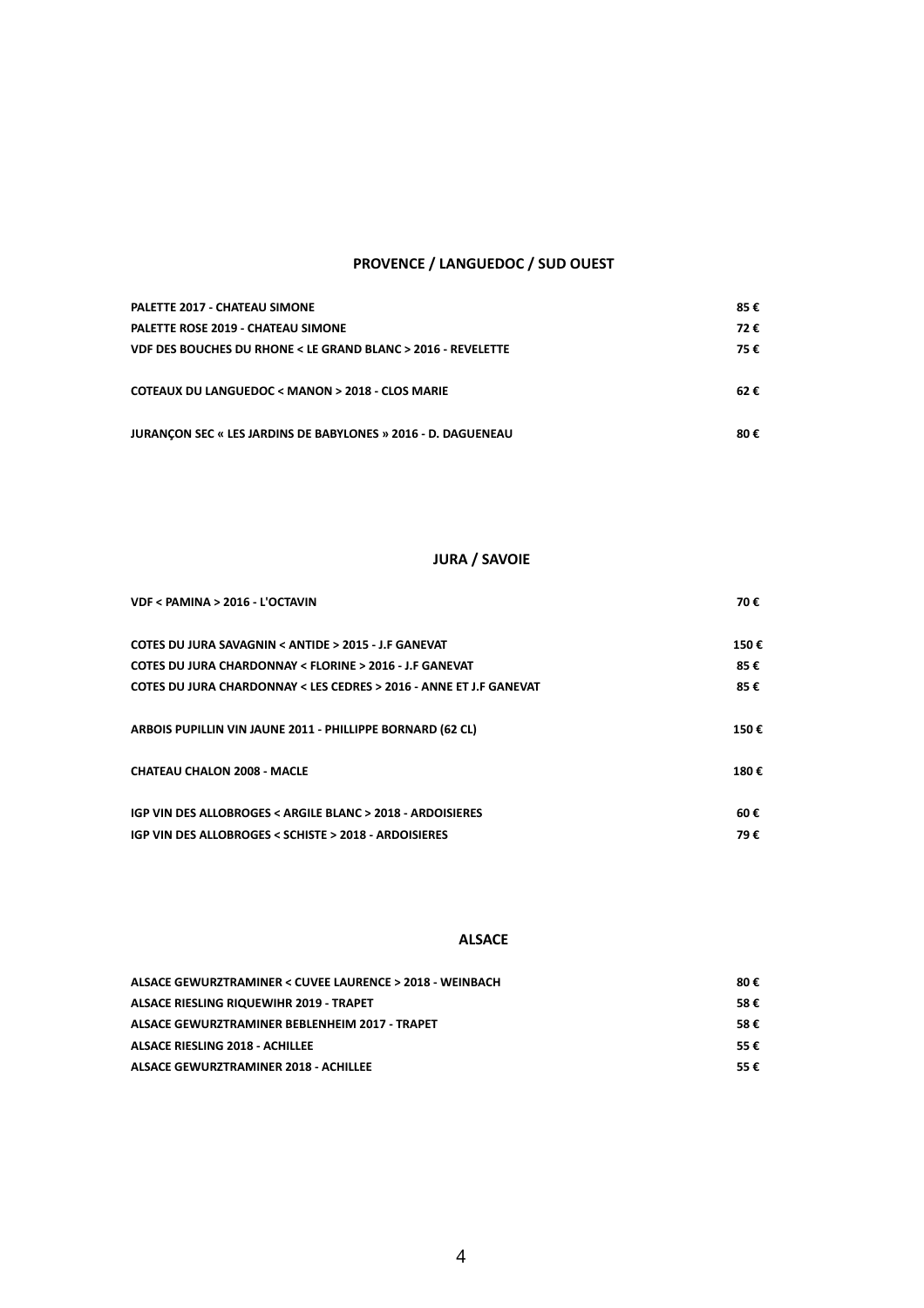# **RHONE**

| CONDRIEU < LA PETITE COTE > 2019 - YVES CUILLERON                  | 85€  |
|--------------------------------------------------------------------|------|
| <b>CROZES-HERMITAGE 2020 - COMBIER</b>                             | 65€  |
| CROZES-HERMITAGE < CLOS DES GRIVES > 2018 - COMBIER                | 88€  |
| CROZES-HERMITAGE < AUX BETISES > 2018 - BRUYERES                   | 65€  |
| SAINT JOSEPH 2018 - PIERRE GONON                                   | 105€ |
| CONDRIEU < PAGUS LUMINIS > 2020 - LOUIS CHEZE                      | 85€  |
| <b>CONDRIEU &lt; BREZE &gt; 2018 - LOUIS CHEZE</b>                 | 95€  |
| CONDRIEU < TERRASSES DE L'EMPIRE > 2016 - GEORGES VERNAY           | 120€ |
| <b>CONDRIEU &lt; COTEAU DE VERNON &gt; 2016 - GEORGES VERNAY</b>   | 210€ |
| <b>CONDRIEU &lt; VERNILLON &gt; 2018 - JAMET</b>                   | 105€ |
| <b>COTES DU RHONE BLANC 2018 - JAMET</b>                           | 55€  |
| <b>CHATEAUNEUF DU PAPE &lt; A TEMPO &gt; 2015 - PEGAU</b>          | 240€ |
| <b>COTES DU RHONE &lt; CHATEAU DE FONSALETTE &gt; 2010 - RAYAS</b> | 180€ |
| CHATEAUNEUF DU PAPE < CHATEAU RAYAS > 2007 - RAYAS                 | 380€ |
| <b>VDP DE VAUCLUSE BLANC 2016 - DOMAINE DES TOURS</b>              | 55€  |
| <b>LOIRE</b>                                                       |      |
| <b>CHAVIGNOL ROSE 2017 - PASCAL COTAT</b>                          | 68€  |
| <b>SANCERRE 2020 - VACHERON</b>                                    | 60€  |
| SANCERRE < LES ROMAINS > 2020 - VACHERON                           | 85€  |
| ANJOU < LES ROUANNIERES > 2018 - PIERRE BISE                       | 55€  |
| SAVENNIERES < ROCHE AUX MOINES > 2015 - PIERRE BISE                | 60€  |
| SAUMUR BLANC < LES POUCHES > 2019 - PORTE ST JEAN                  | 79€  |
| SAUMUR BLANC < L'ECHELIER > 2015 - ROCHES NEUVES                   | 95€  |
| SAUMUR BLANC < CLOS DE MOULIN > 2015 - THIERRY GERMAIN             | 90€  |
| <b>SAUMUR BLANC 2016 - COLLIER</b>                                 | 90€  |
| SAUMUR BLANC < LA CHARPENTRIE > 2016 - COLLIER                     | 130€ |
| SAUMUR BLANC < BREZE > 2013 - CLOS ROUGEARD                        | 320€ |
| SANCERRE < LE MONT DAMNÉ CHAVIGNOL > 2018 - D. DAGUENEAU           | 210€ |
| VDF < BUISSON RENARD > 2018 - D. DAGUENEAU                         | 160€ |
| VDF < PUR SANG > 2018 - D. DAGUENEAU                               | 140€ |
| VDF < SILEX > 2018 - D. DAGUENEAU                                  | 200€ |
|                                                                    |      |

| JASNIÈRES « CHANT DE VIGNE » 2018 - CHRISTINE DE MIANVILLE  | 85€ |
|-------------------------------------------------------------|-----|
| JASNIÈRES « AU PAS DE L'ANE » 2019 - CHRISTINE DE MIANVILLE | 85€ |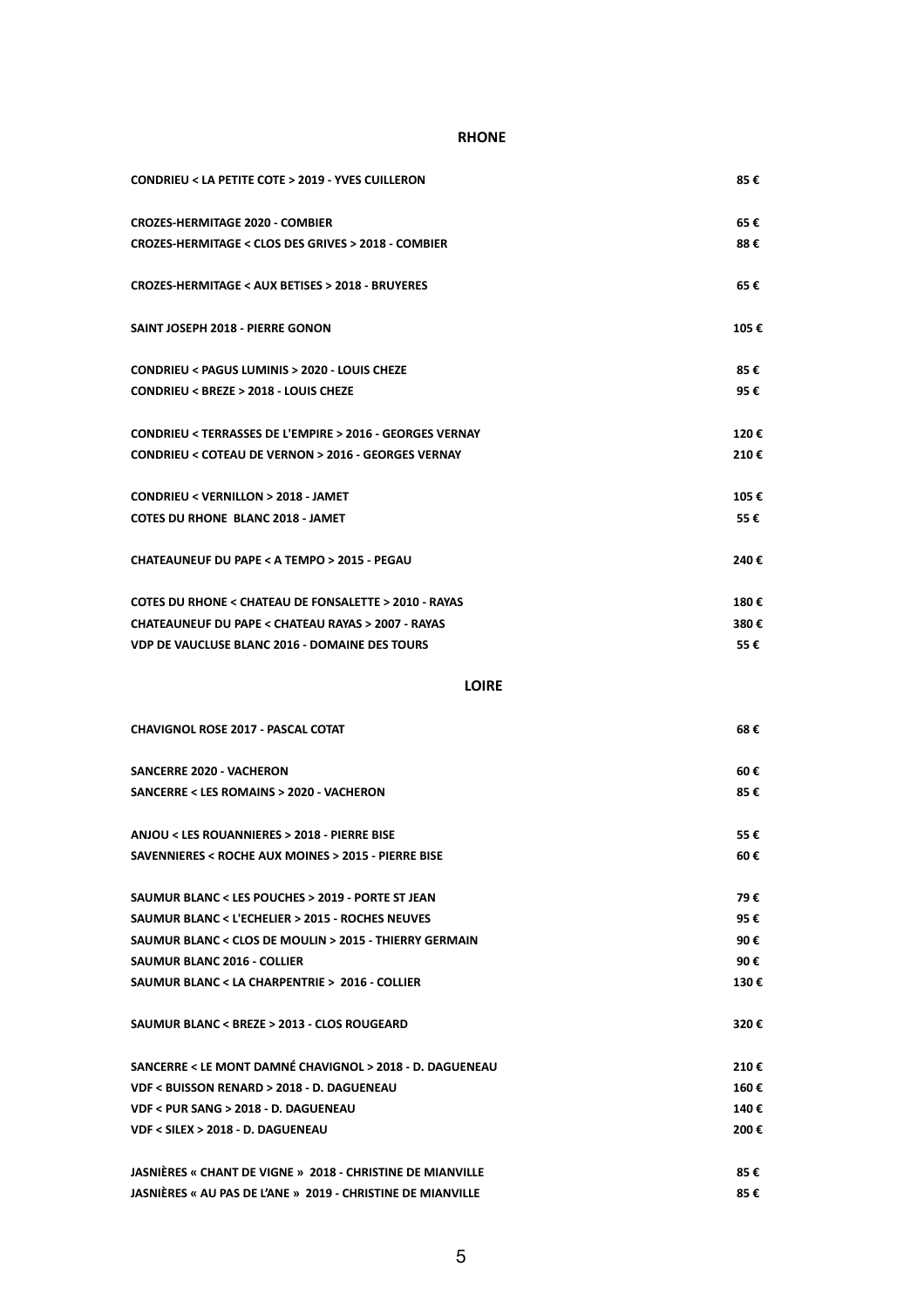# **VINS ROUGES**

#### **RHONE**

| SAINT JOSEPH 2018 - PIERRE GONON                                   | 105€  |
|--------------------------------------------------------------------|-------|
| SAINT JOSEPH < CUVEE CAROLINE > 2020 - LOUIS CHEZE                 | 63€   |
| <b>COTES DU RHONE 2017 - JAMET</b>                                 | 58€   |
| COTES DU RHONE < EQUIVOQUE > 2016 - JAMET                          | 80€   |
| <b>COTE ROTIE 2016 - JAMET</b>                                     | 160€  |
| <b>COTE ROTIE « LA LANDONNE » 2019 - JAMET</b>                     | 300€  |
| <b>COTE ROTIE « LA LANDONNE » 2018 - JAMET</b>                     | 300€  |
| COTE ROTIE « CÔTE - BRUNE » 2018 - JAMET                           | 380€  |
| COTE ROTIE < CHAMPIN DE SEIGNEUR > 2017 -JEAN MICHEL GERIN         | 95€   |
| <b>COTE ROTIE &lt; AMPODIUM &gt; 2016 - ROSTAING</b>               | 130€  |
| <b>COTE ROTIE &lt; COTE BLONDE &gt; 2015 - ROSTAING</b>            | 210€  |
| COTE ROTIE < LES GRANDS PLACES > 2016 - NICOLAS CHAMPAGNEUX        | 140 € |
| <b>COTE ROTIE 2016 - JEAN MICHEL STEPHAN</b>                       | 105€  |
| COTE ROTIE < COTEAUX DE TUPIN > 2014 - JEAN MICHEL STEPHAN         | 150€  |
| COTE ROTIE < COTEAUX DE TUPIN > 2015 - JEAN MICHEL STEPHAN         | 150€  |
| <b>CROZES-HERMITAGE 2020 - COMBIER</b>                             | 58€   |
| CROZES-HERMITAGE < CLOS DES GRIVES > 2017 - COMBIER                | 88€   |
| CROZES-HERMITAGE < GEORGES > 2018 - LES BRUYERES                   | 60€   |
| CROZES-HERMITAGE < LES BEAUMONTS > 2019 - LES BRUYERES             | 60€   |
| CROZES-HERMITAGE < LES CROIX > 2017 - LES BRUYERES                 | 65€   |
| <b>COTES DU RHONE &lt; CHATEAU DE FONSALETTE &gt; 2009 - RAYAS</b> | 230€  |
| CHATEAUNEUF DU PAPE < CHATEAU RAYAS > 2009 - RAYAS                 | 700€  |
| <b>COTES DU RHONE 2016 - CHATEAU DES TOURS</b>                     | 80€   |
| <b>VDP DE VAUCLUSE ROUGE 2016 - DOMAINE DES TOURS</b>              | 60€   |
| <b>CHATEAUNEUF DU PAPE &lt; CUVEE LAURENCE &gt; 2012 - PEGAU</b>   | 145€  |
| <b>CHATEAUNEUF DU PAPE &lt; CUVEE RESERVEE &gt; 2012 - PEGAU</b>   | 105€  |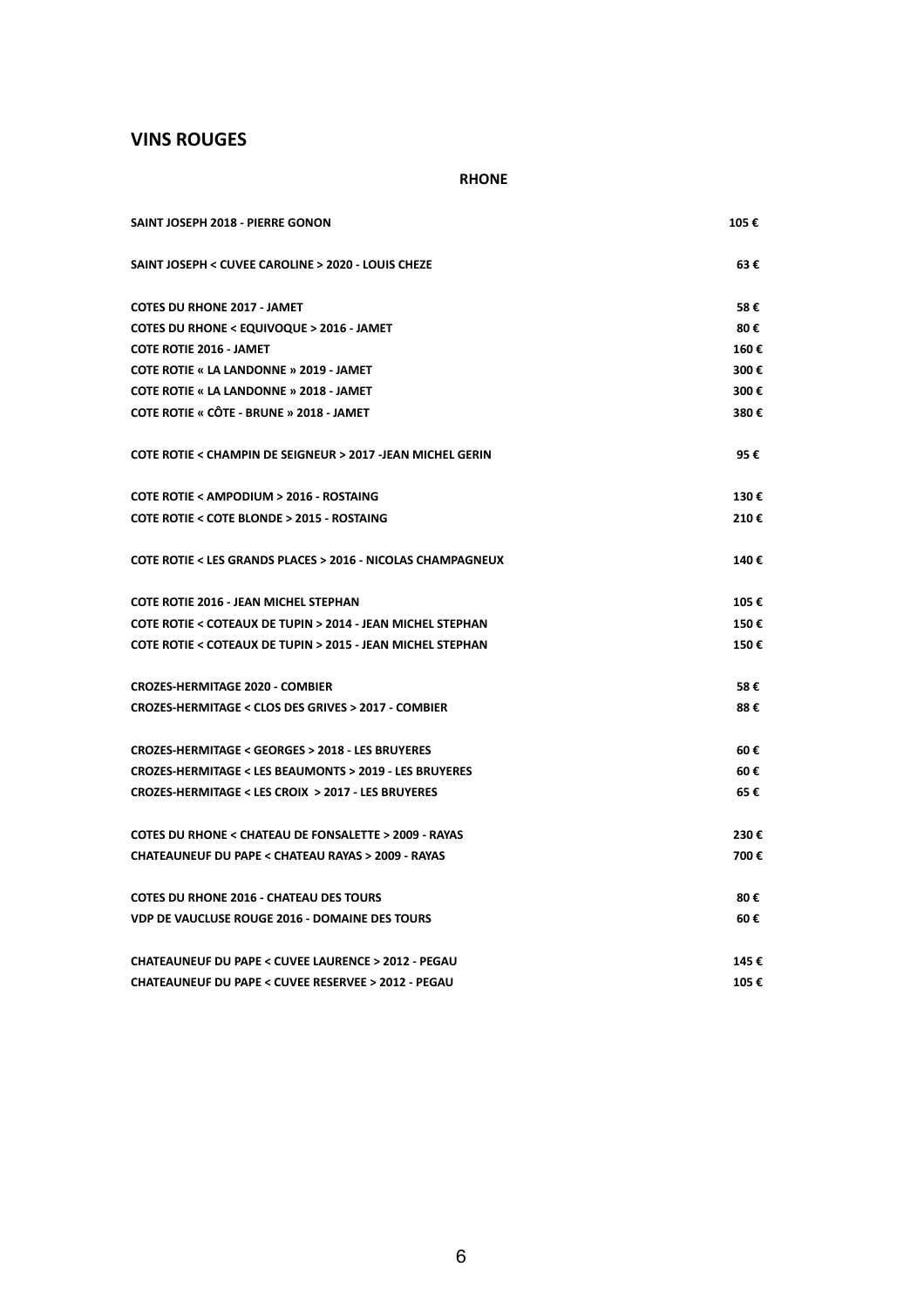#### **BOURGOGNE ET BEAUJOLAIS**

| <b>MORGON 2017 - J CHAMONARD</b>                                                 | 58€  |
|----------------------------------------------------------------------------------|------|
| MORGON < CORCELETTE > 2018 - MEE GODARD                                          | 58€  |
| <b>SAINT ROMAIN 2017 - ALAIN GRAS</b>                                            | 60€  |
| <b>BOURGOGNE PINOT NOIR 2015 - BACHELET MONNOT</b>                               | 58€  |
| <b>MARANGES 1ER CRU &lt; CLOS DE LA BOUTIÈRE &gt; 2017 - BACHELET MONNOT</b>     | 70€  |
| MARSANNAY < CLOS DU ROY > 2017 - SYLVAIN PATAILLE                                | 85€  |
| <b>BOURGOGNE PINOT NOIR 2018 - ARNAUD ENTE</b>                                   | 120€ |
| <b>GEVREY CHAMBERTIN 2017 - TRAPET</b>                                           | 105€ |
| <b>GEVREY CHAMBERTIN « OSTERIA » 2017 - TRAPET</b>                               | 155€ |
| <b>CHAMBERTIN GRAND CRU 2007 - TRAPET</b>                                        | 680€ |
| <b>CHAMBERTIN GRAND CRU 1998 - TRAPET</b>                                        | 680€ |
| <b>GEVREY CHAMBERTIN &lt; MES CINQ TERROIRS &gt; 2016 - DENIS MORTET</b>         | 155€ |
| <b>GEVREY CHAMBERTIN 2017 - BRUNO CLAIR</b>                                      | 120€ |
| <b>GEVREY CHAMBERTIN 1ER CRU &lt; CLOS SAINT JACQUES &gt; 2014 - BRUNO CLAIR</b> | 340€ |
| <b>BOURGOGNE 2017 - CLAUDE DUGAT</b>                                             | 80€  |
| <b>GEVREY CHAMBERTIN 2017 - CLAUDE DUGAT</b>                                     | 125€ |
| <b>CHAMBERTIN GRAND CRU 2014 - PIERRE DAMOY</b>                                  | 380€ |
| <b>MOREY SAINT DENIS 2016 - PIERRE AMIOT</b>                                     | 78 € |
| MOREY SAINT DENIS 1ER CRU < LES RUCHOTS > 2015 - PIERRE AMIOT                    | 110€ |
| SAVIGNY LES BEAUNE 2017 - SIMON BIZE                                             | 70 € |
| SAVIGNY LES BEAUNE 1ER CRU < LES FOURNAUX > 2012 - SIMON BIZE                    | 99 € |
| <b>VOSNE ROMANEE 2017 - DANIEL RION</b>                                          | 105€ |
| VOSNE ROMANEE 1ER CRU < LES BEAUX MONTS > 2014 - DANIEL RION                     | 120€ |
| <b>HAUTES COTES DE NUITS &lt; LES DAMES HUGUETTES &gt; 2017 - HENRI GOUGES</b>   | 65 € |
| <b>NUITS SAINT GEORGES 2017 - HENRI GOUGES</b>                                   | 95 € |
| NUITS SAINT GEORGES VIEILLES VIGNES 2017 - PATRICE RION                          | 95€  |
| NUITS SAINT GEORGES 1ER CRU < CLOS DES ARGILIERES > 2014 - PATRICE RION          | 115€ |
| NUITS SAINT GEORGES 1ER CRU < CLOS SAINT MARC > 2014 - PATRICE RION              | 135€ |
|                                                                                  |      |
| NUITS SAINT GEORGES 1ER CRU < CLOS DE LA MARECHALE > 2015 - J.F MUGNIER          | 210€ |
| <b>BEAUNE 1ER CRU « LES MONTREVENOTS » 2018 - VINCENT DANCER</b>                 | 70 € |
| <b>CHASSAGNE MONTRACHET 1ER CRU &lt; MORGEOT &gt; 2017 - VINCENT DANCER</b>      | 90€  |
| CHASSAGNE MONTRACHET < VIEILLES VIGNES > 2017 - PAUL PILLOT                      | 75 € |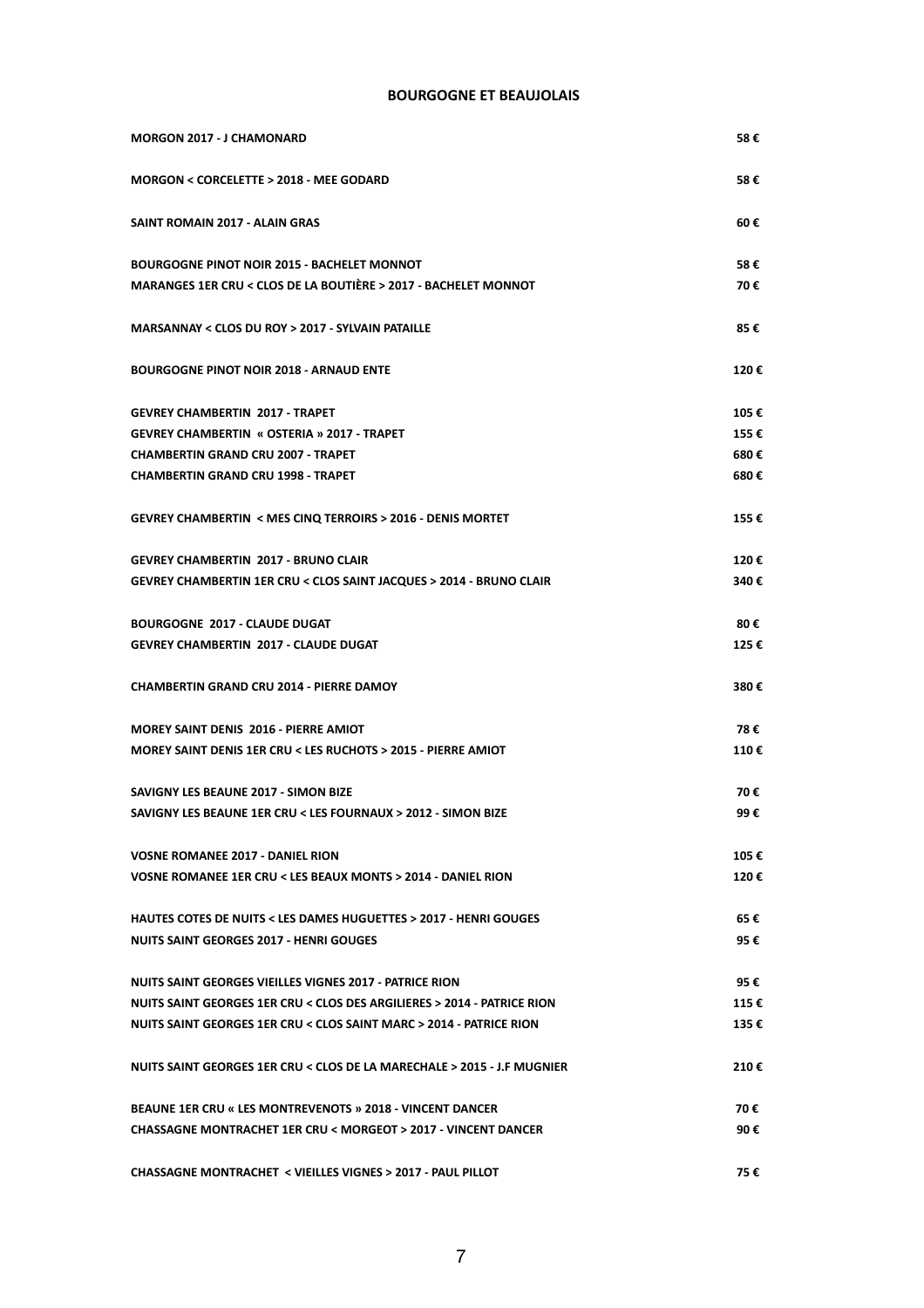| MONTHELIE 1ER CRU < LES DURESSES > 2017 - COMTES LAFON                       | 105€   |
|------------------------------------------------------------------------------|--------|
| <b>VOLNAY 2017 - COMTES LAFON</b>                                            | 130€   |
| <b>BOURGOGNE 2013 - GHISLAINE BARTHOD</b>                                    | 85€    |
| <b>CHAMBOLLE MUSIGNY 2015 - GHISLAINE BARTHOD</b>                            | 140€   |
| <b>CHAMBOLLE MUSIGNY 1ER CRU &lt; LES CRAS &gt; 2013 - GHISLAINE BARTHOD</b> | 190€   |
| VOLNAY 1ER CRU < CLOS D'AUDIGNAC > 2005 - POUSSE D'OR                        | 180€   |
| <b>CHAMBOLLE MUSIGNY 2011 - POUSSE D'OR</b>                                  | 140€   |
| CHAMBOLLE MUSIGNY 1ER CRU < LES AMOUREUSES > 2015 - POUSSE D'OR              | 495€   |
| CHAMBOLLE MUSIGNY 1ER CRU < LES AMOUREUSES > 2016 - POUSSE D'OR              | 495€   |
| CORTON GRAND CRU < CLOS DU ROI > 2007 - POUSSE D'OR                          | 220€   |
| <b>VOSNE ROMANEE 2014 - SYLVAIN CATHIARD</b>                                 | 160€   |
| <b>VOSNE ROMANEE 1ER CRU &lt; EN ORVEAUX &gt; 2014 - SYLVAIN CATHIARD</b>    | 380€   |
| VOSNE ROMANEE 1ER CRU < AUX MALCONSORTS > 2014 - SYLVAIN CATHIARD            | 530€   |
| <b>MARSANNAY 2017 - MEO CAMUZET</b>                                          | 80€    |
| <b>VOSNE ROMANEE 2016 - MEO CAMUZET</b>                                      | 140€   |
| <b>VOSNE ROMANEE 2017 - EUGENIE</b>                                          | 120€   |
| <b>VOSNE ROMANEE 1ER CRU &lt; AUX BRULEES &gt; 2012 - EUGENIE</b>            | 280€   |
| <b>CLOS VOUGEOT GRAND CRU 2012 - EUGENIE</b>                                 | 480 €  |
| <b>MOREY SAINT DENIS 2017 - DUJAC</b>                                        | 105€   |
| <b>CHAMBOLLE MUSIGNY 2018 - DUJAC</b>                                        | 120€   |
| <b>MUSIGNY 2004 - COMTE GEORGES DE VOGUE</b>                                 | 1500€  |
| <b>CLOS DE LAMBRAYS GRAND CRU 2013 - LAMBRAYS</b>                            | 430 €  |
| <b>CLOS DE LAMBRAYS GRAND CRU 2014 - LAMBRAYS</b>                            | 440€   |
| <b>CLOS DE LAMBRAYS GRAND CRU 2015 - LAMBRAYS</b>                            | 450€   |
| VOSNE-ROMANÉE « LES HAUTES MAIZIÈRES » 2017 - ARNOUX LACHAUX                 | 180€   |
| ECHEZEAUX GRAND CRU 2014 - ARNOUX LACHAUX                                    | 480€   |
| <b>COTE DE NUITS VILLAGES 2010 - MAISON LEROY</b>                            | 225€   |
| VOSNE ROMANEE 1ER CRU < LES BEAUX MONTS > 2013 - LEROY                       | 1 800€ |
| <b>ROMANEE SAINT VIVANT GRAND CRU 2013 - LEROY</b>                           | 4850€  |
| <b>GEVREY CHAMBERTIN 2017 - ARMAND ROUSSEAU</b>                              | 180€   |
| <b>CHASSAGNE-MONTRACHET 2016 - JEAN-CLAUDE RAMONET</b>                       | 170€   |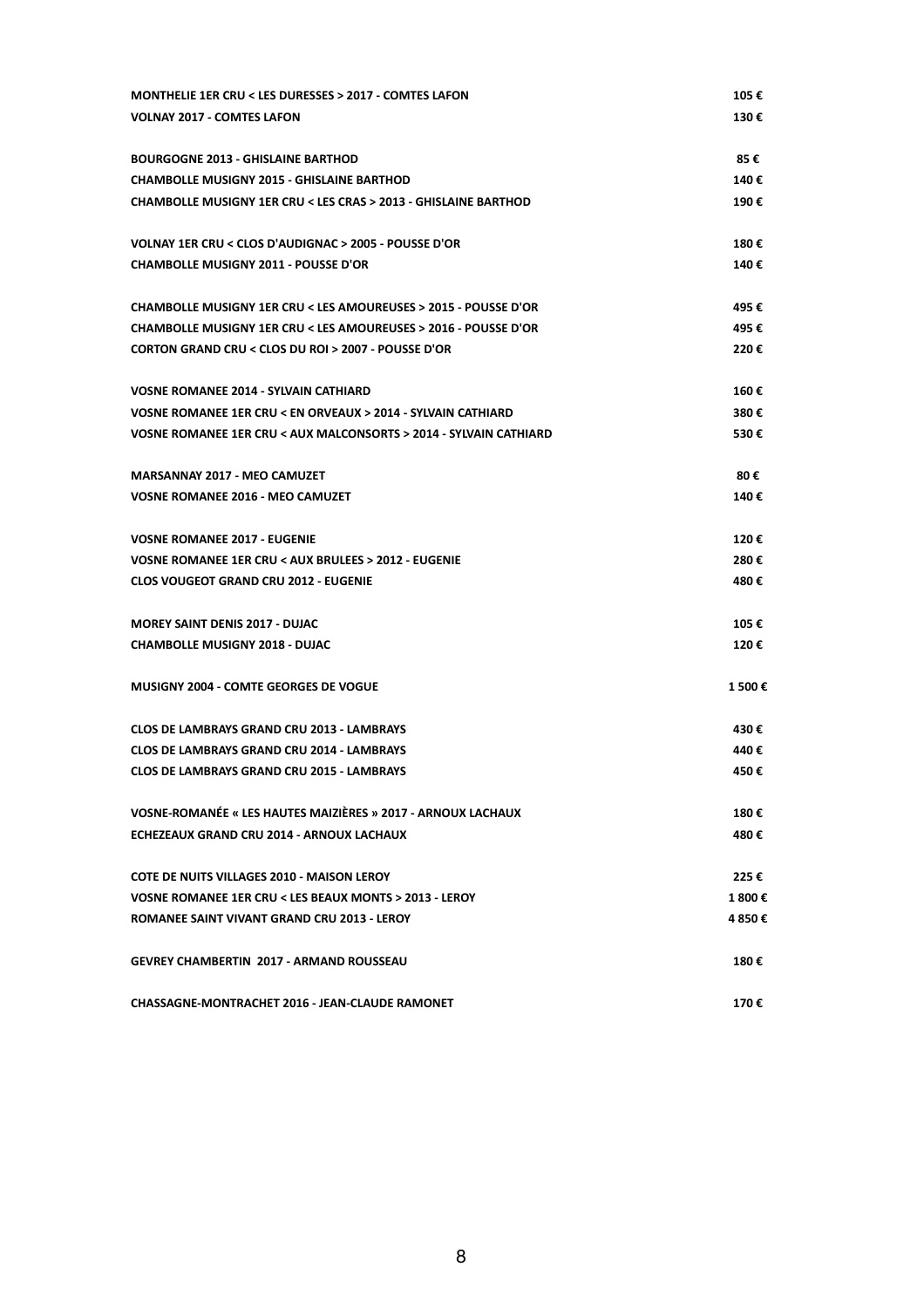### **DOMAINE DE LA ROMANEE CONTI**

| <b>CORTON GRAND CRU 2017</b>               | 760€    |
|--------------------------------------------|---------|
| <b>ROMANEE SAINT VIVANT GRAND CRU 2003</b> | 2 300 € |
| <b>ROMANEE SAINT VIVANT GRAND CRU 2012</b> | 2 150 € |
| <b>ROMANEE SAINT VIVANT GRAND CRU 2013</b> | 2 150 € |
| ROMANEE SAINT VIVANT GRAND CRU 2014        | 2 200€  |
| <b>ROMANEE SAINT VIVANT GRAND CRU 2015</b> | 2 250€  |
| LA TACHE GRAND CRU 2013                    | 2 900 € |
| LA TACHE GRAND CRU 2014                    | 2 900 € |
| LA TACHE GRAND CRU 2015                    | 2 950 € |

## **ALSACE / LOIRE / JURA**

| ALSACE PINOT NOIR < CLOS DES CAPUCINS > 2020 - WEINBACH         | 75€  |
|-----------------------------------------------------------------|------|
| SAUMUR CHAMPIGNY 2017 - LA PORTE DE SAINT JEAN                  | 58€  |
| SAUMUR CHAMPIGNY < CLOS DE L'ECHELIER > 2016 - ROCHES NEUVES    | 85€  |
| SAUMUR CHAMPIGNY < LA MARGINALE > 2015 - ROCHES NEUVES          | 75€  |
| SAUMUR CHAMPIGNY < TERRES CHAUDES > 2015 - ROCHES NEUVES        | 60€  |
| SAUMUR CHAMPIGNY < LE BOURG > 2013 - CLOS ROUGEARD              | 320€ |
| SAUMUR CHAMPIGNY < LES POYEUX > 2014 - CLOS ROUGEARD            | 220€ |
| SAUMUR CHAMPIGNY < LE CLOS > 2014 - CLOS ROUGEARD               | 160€ |
| <b>CHINON &lt; LA CROIX BOISSEE &gt; 2015 - PALLUS</b>          | 120€ |
| <b>CHINON 2017 - ALLIET PHILIPPE</b>                            | 58€  |
| <b>CHINON &lt; L'HUISSERIE &gt; 2015 - ALLIET PHILIPPE</b>      | 58€  |
| <b>CHINON &lt; COTEAUX DE NOIRE &gt; 2015 - ALLIET PHILIPPE</b> | 70€  |
| <b>VDF « DE TOUTE BEAUTÉ » - J.F GANEVAT</b>                    | 70€  |
| <b>VDF « PLEIN SUD » TROUSSEAU - J.F GANEVAT</b>                | 70€  |
| <b>VDF « L'ENFANT TÉRIBLE » POULSARD - J.F GANEVAT</b>          | 70€  |
| <b>SANCERRE 2019 - VACHERON</b>                                 | 70€  |
| <b>LANGUEDOC / PROVENCE</b>                                     |      |
| VDF DES BOUCHES DU RHONE < LE GRAND ROUGE > 2016 - REVELETTE    | 75€  |
| PIC SAINT LOUP < SIMON > 2017 - CLOS MARIE                      | 78€  |
| PALETTE 2018 - CHATEAU SIMONE                                   | 85€  |
| <b>BORDEAUX / SUD-OUEST</b>                                     |      |
| CAHORS < LE CEDRE > 2015 - CHATEAU DU CEDRE                     | 76 € |
| <b>MEDOC 2013 - CLOS MANOU</b>                                  | 68€  |

**PAUILLAC 2017 - SOCIÉTÉ CIVILE DU VIGNOBLE DE CHÂTEAU LATOUR 130 €**